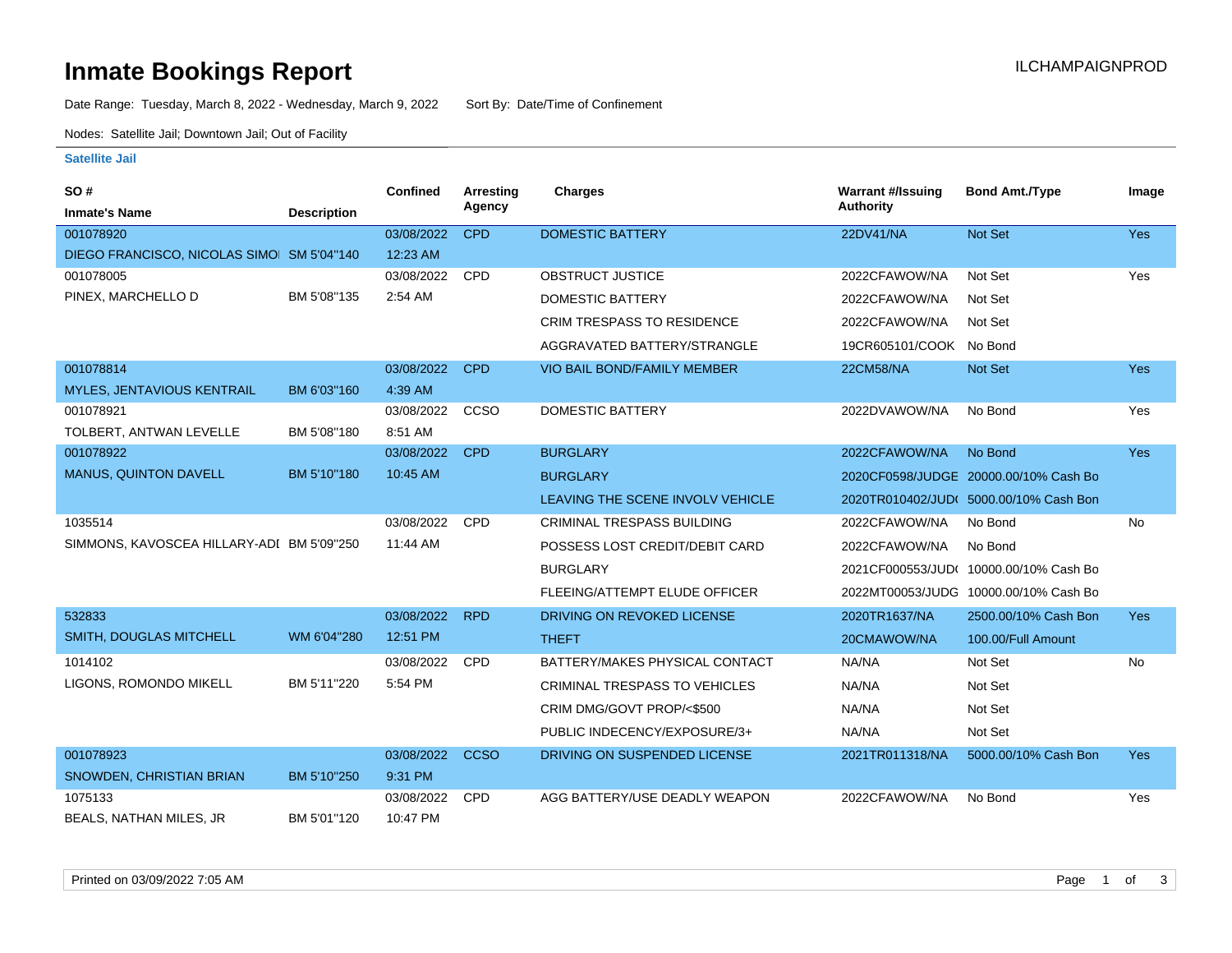# **Inmate Bookings Report Inmate Bookings Report**

Date Range: Tuesday, March 8, 2022 - Wednesday, March 9, 2022 Sort By: Date/Time of Confinement

Nodes: Satellite Jail; Downtown Jail; Out of Facility

### **Satellite Jail**

| <b>SO#</b>                |                    | Confined   | Arresting  | Charges                              | <b>Warrant #/Issuing</b> | <b>Bond Amt./Type</b>                                   | Image |
|---------------------------|--------------------|------------|------------|--------------------------------------|--------------------------|---------------------------------------------------------|-------|
| <b>Inmate's Name</b>      | <b>Description</b> |            | Agency     |                                      | Authority                |                                                         |       |
| 517872                    |                    | 03/09/2022 | CCSO       | <b>FLEEING/ATTEMPT ELUDE OFFICER</b> | 2022-MT-143/NA           | 2500.00/10% Cash Bon                                    | Yes   |
| DAVIS, JOSHUA TERRELL     | BM 5'10"230        | 12:52 AM   |            |                                      |                          |                                                         |       |
| 001078924                 |                    | 03/09/2022 | <b>RPD</b> | DOMESTIC BATTERY                     | 2022 DV AWOW/NA Not Set  |                                                         | Yes   |
| LIVINGSTON, MASON RICHARD | WM 5'09"130        | 4:13 AM    |            | WARRANT OUT OF COUNTY                |                          | 2019 CM 230/VERMI 5000.00/10% Cash Bon<br>75.00/FTA Fee |       |

**Total Satellite . 12**